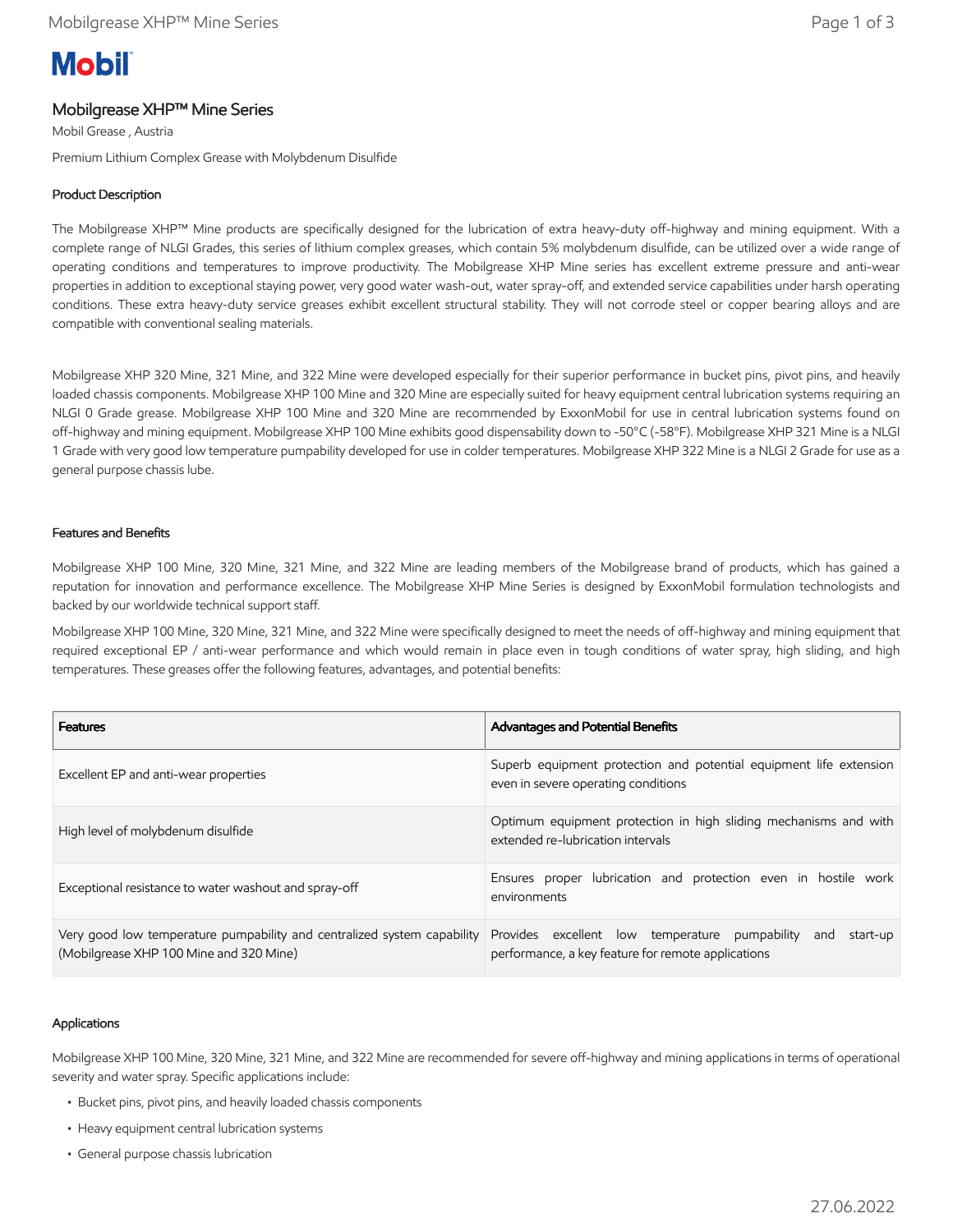### Properties and Specifications

| Property                                                                       | <b>MOBILGREASE</b><br><b>XHP</b><br><b>100 MINE</b> | <b>MOBILGREASE</b><br><b>XHP</b><br>320 MINE | <b>MOBILGREASE</b><br><b>XHP</b><br>321 MINE | <b>MOBILGREASE</b><br><b>XHP</b><br>322 MINE |
|--------------------------------------------------------------------------------|-----------------------------------------------------|----------------------------------------------|----------------------------------------------|----------------------------------------------|
| Grade                                                                          | NLGI0                                               | NLGI0                                        | NLGI <sub>1</sub>                            | NLGI <sub>2</sub>                            |
| Thickener Type                                                                 | Lithium Complex                                     | Lithium Complex                              | Lithium Complex                              | Lithium Complex                              |
| Color, Visual                                                                  | Gray-Black                                          | Gray-Black                                   | Gray-Black                                   | Gray-Black                                   |
| Copper Strip Corrosion, 24 h, 100 C, Rating,<br>ASTM D4048                     | 1A                                                  | 1A                                           | 1A                                           | 1A                                           |
| Corrosion Preventive Properties,<br>Rating,<br>ASTM D1743                      | Pass                                                | Pass                                         | Pass                                         | Pass                                         |
| Dropping Point, °C, ASTM D2265                                                 | 200                                                 | 270                                          | 270                                          | 270                                          |
| Four-Ball Extreme Pressure Test, Weld Point,<br>kgf, ASTM D2596                | 315                                                 | 400                                          | 400                                          | 400                                          |
| Four-Ball Wear Test, Scar Diameter, mm,<br>ASTM D2266                          | 0.4                                                 | 0.4                                          | 0.4                                          | 0.4                                          |
| Molybdenum Disulfide Content, wt %,<br>CALCULATED                              | 5                                                   | 5                                            | 5                                            | 5                                            |
| Penetration, 60X, 0.1 mm, ASTM D217                                            | 370                                                 | 370                                          | 325                                          | 280                                          |
| Stability,<br>Penetration<br>Roll<br>Consistency<br>Change, 0.1 mm, ASTM D1831 | $+14$                                               | 0                                            | ±10                                          | ±10                                          |
| US Steel Mobility @ - 20 F, g/min, AMS 1390                                    | 32                                                  |                                              |                                              |                                              |
| US Steel Mobility @ -12 C, g/min, AMS 1390                                     |                                                     |                                              |                                              | 11                                           |
| US Steel Mobility @ 20 F, g/min, AMS 1390                                      |                                                     |                                              | 15                                           |                                              |
| Viscosity @ 40 C, Base Oil, mm2/s, ASTM<br>D445                                | 100                                                 | 320                                          | 320                                          | 320                                          |
| Water Sprayoff, Loss, %, ASTM D4049                                            |                                                     |                                              | 28                                           | 16                                           |
| Water Washout, Loss @ 79 C, wt%, ASTM<br>D1264                                 |                                                     |                                              | 10                                           | $\overline{2}$                               |

#### Health and Safety

Health and Safety recommendations for this product can be found on the Material Safety Data Sheet (MSDS) @ [http://www.msds.exxonmobil.com/psims](http://www.msds.exxonmobil.com/psims/psims.aspx) /psims.aspx

All trademarks used herein are trademarks or registered trademarks of Exxon Mobil Corporation or one of its subsidiaries unless indicated otherwise.

01-2022

ExxonMobil Lubricants & Specialties Europe, division of ExxonMobil Petroleum & Chemicals BVBA.

This information relates only to products supplied in Europe (including Turkey) and the Former Soviet Union.